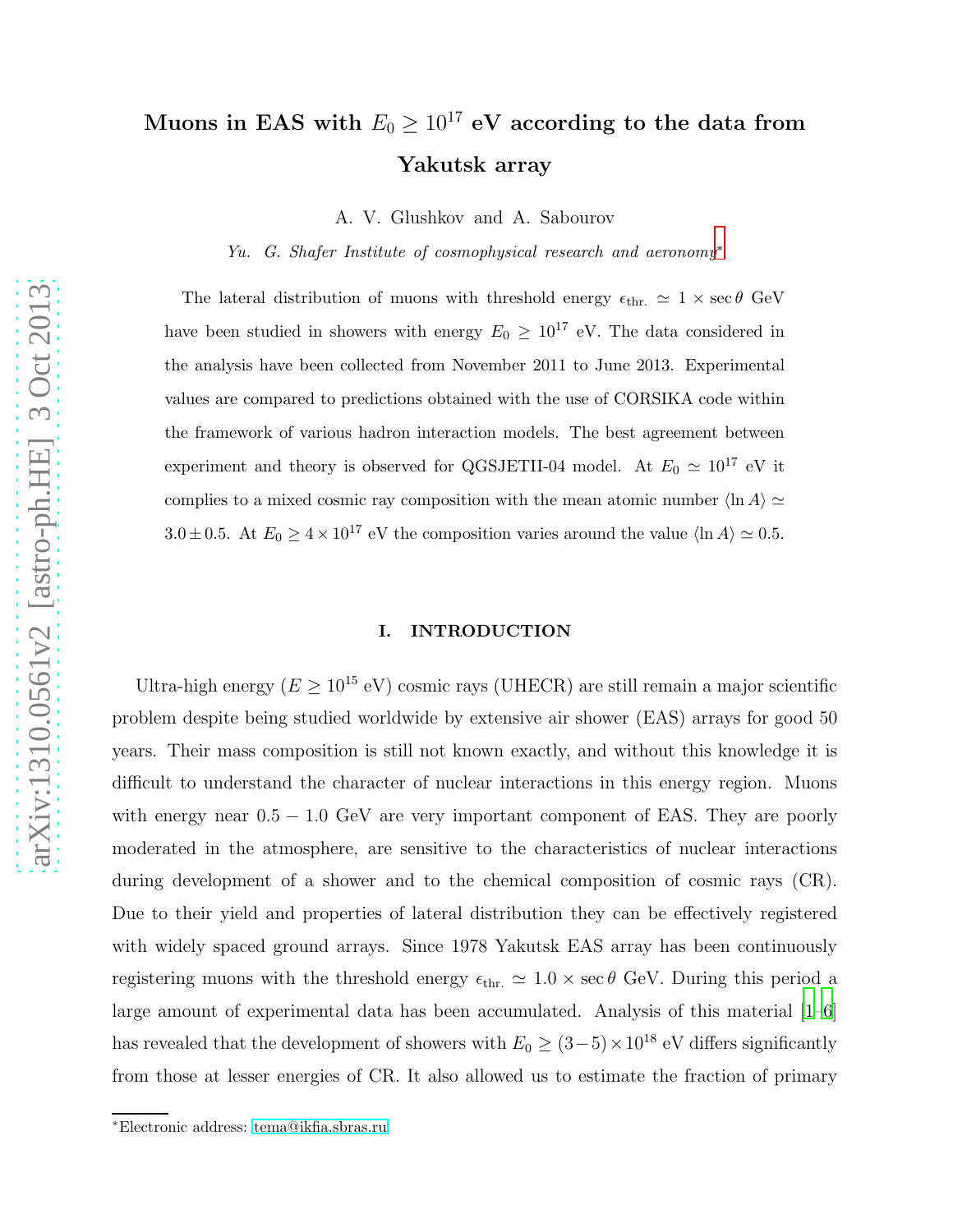

<span id="page-1-0"></span>FIG. 1: The layout of detectors location at Yakutsk array (since 1992). Green circles — detectors of the main array  $(2 \times 2 \text{ m}^2)$ ; empty blue circles — additional scintillation detectors  $(2 \text{ m}^2)$ ; filled black squares — underground muon detectors of  $10 \times 2$  m<sup>2</sup> area and  $1.0 \times \sec \theta$  GeV threshold; empty black square — underground muon detector of  $27 \times 2$  m<sup>2</sup> and  $0.5 \times \sec \theta$  GeV threshold.

gamma-quanta in the total CR flux at energies above  $10^{17}$  eV [\[7](#page-11-2)].

Recently we have shown [\[8](#page-11-3)] that the muon fraction in the total number of charged particles in EASs with energies  $E_0 \geq 10^{17}$  eV changes significantly over periods of time. Until 1996, it fluctuated around a single stable position and then increased significantly. This was accompanied by near simultaneous variations in the energy spectrum and in the global anisotropy of CR within energy range  $(1 - 10) \times 10^{17}$  eV [\[8,](#page-11-3) [9\]](#page-11-4). After 1996, during the next 7 years, the integral intensity of CR at  $E_0 = 10^{17}$  eV increased by  $(45 \pm 5)\%$  and then started declining. As for the phase of the first harmonic  $\phi_1 = 119^\circ \pm 18^\circ$  and its amplitude  $A_1 = 0.030 \pm 0.014$  sampled during 1983-1994, they changed to values  $\phi_1 = 284^\circ \pm 13^\circ$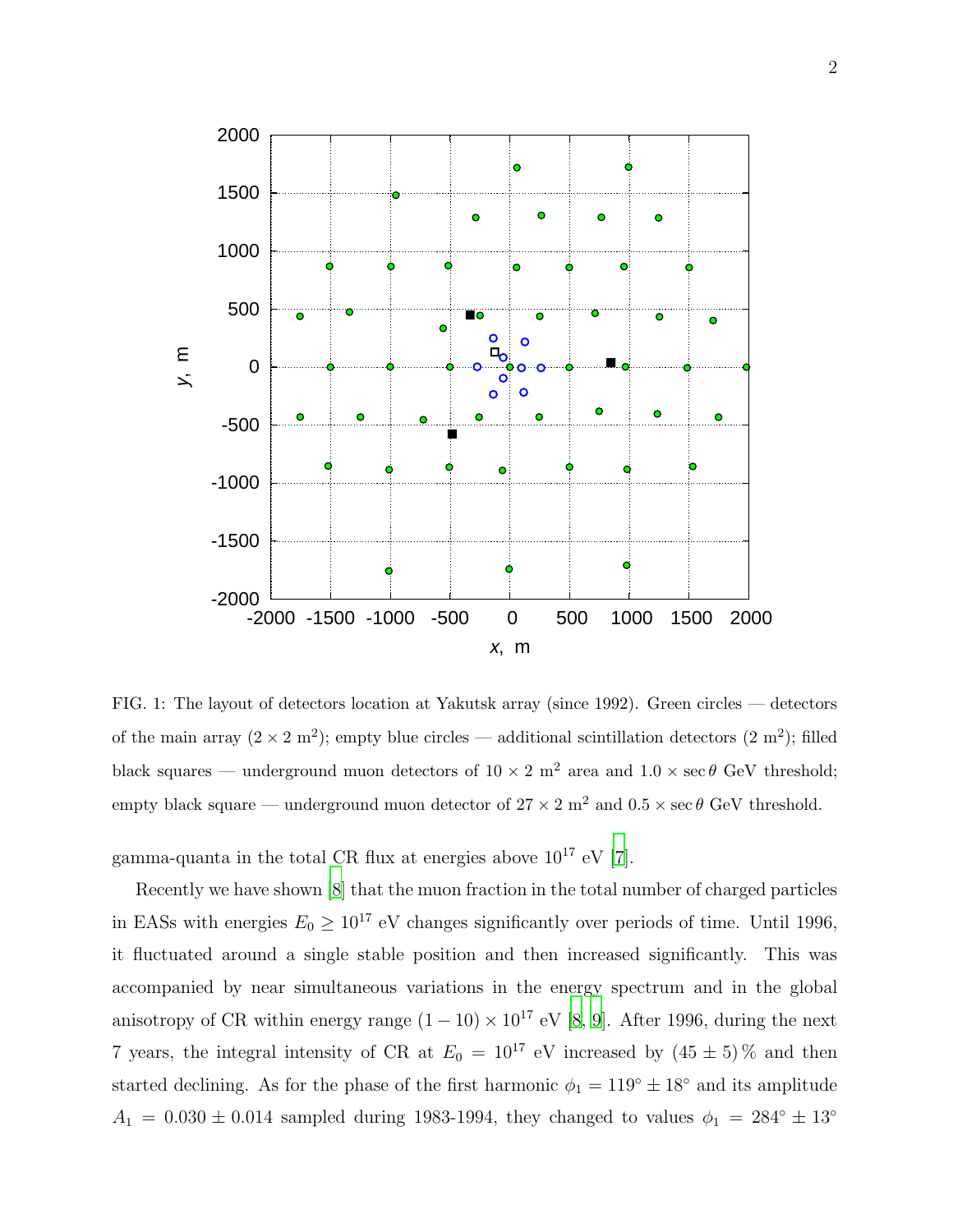

<span id="page-2-0"></span>FIG. 2: LDF of charged particles in showers with  $E_0 = 10^{18}$  eV and  $\cos \theta = 0.9$  from primary protons (blue circles) and iron nuclei (red squares) obtained within the framework of the QGSJETII-04 [\[11](#page-11-5)] model.

and  $A_1 = 0.033 \pm 0.010$  during 1998-2010. In recent years, a tendency has been manifested towards the change of these values in the opposite direction. It seems like the effect of some gargantuan explosion which have contributed a significant portion of heavy nuclei to the background. It's difficult to pinpoint exactly what kind of event in the Galaxy could led to such result. Here we need further studies involving temporal factor of the experimental data.

In this work we present the results of analyzes of muon data with  $\epsilon_{\text{thr.}} \simeq 1.0 \times \sec \theta$  GeV threshold collected during the period from November 2011 to June 2013. The geometry of the muon part of the array is shown on Fig[.1.](#page-1-0) The work [\[8\]](#page-11-3) describes the technique of their control and calibration. The data from the detector with  $\epsilon_{\text{thr.}} \simeq 0.5 \times \sec \theta$  GeV [\[10\]](#page-11-6) are currently being accumulated and will be analyzed later.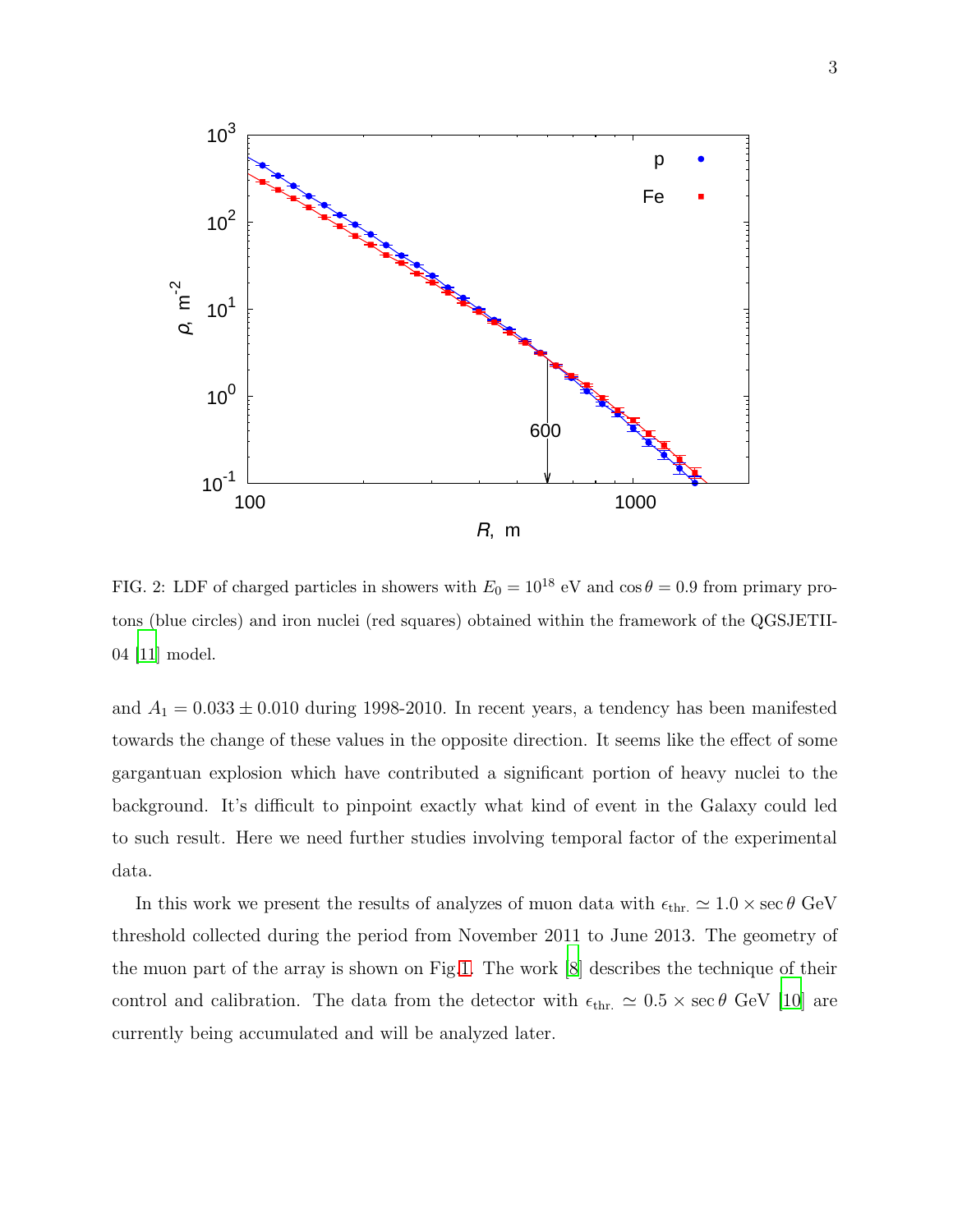#### II. RESULTS

Further we consider EASs with zenith angles  $\theta \leq 45^{\circ}$  and axes fallen within a 1 km radius circle in the center of the array and with the precision of axis detection no less than 20 m. The energy of primary particles was derived from relations:

<span id="page-3-0"></span>
$$
E_0, \, \text{eV} = (4.8 \pm 1.6) \times 10^{17} \cdot \rho_{s,600}(0^\circ)^{1.0 \pm 0.02} \,, \tag{1}
$$

$$
\rho_{s,600}(0^{\circ}), \, \text{m}^{-2} = \rho_{s,600}(\theta) \cdot \exp \frac{(\sec \theta - 1) \cdot 1020}{\lambda_{p}}, \tag{2}
$$

$$
\lambda_{p}, g/cm^{2} = (450 \pm 44) + (32 \pm 15) \cdot \log_{10} \rho_{s,600}(0^{\circ}), \tag{3}
$$

where  $\rho_{s,600}(\theta)$  is the density of charged particles as measured by surface scintillation detectors at  $R = 600$  m from a shower axis. The precision of  $\rho_{s,600}$  estimation in individual showers was no worse than 10%. The relation [\(1\)](#page-3-0) unambiguously connects the  $\rho_{s,600}(0°)$ with  $E_0$  at any given CR composition. It is due to the fact that at the distance  $\sim 600$  m from the axis, the lateral distribution functions (LDF) of all charged particles inter-cross each other. It is demonstrated on Fig[.2](#page-2-0) where two LDFs are shown, for charged particles in showers with  $E_0 = 10^{18}$  eV and  $\cos \theta = 0.9$  initiated by primary protons (blue circles) and iron nuclei (red squares) obtained with the use of QGSJETII-04 model [\[11\]](#page-11-5). Values for  $\rho_{s,600}(\theta)$  were derived from the modified Linsley approximation [\[12](#page-11-7)]:

<span id="page-3-1"></span>
$$
f_s(R,\theta) = \rho_{s,600}(\theta) \cdot \frac{600}{R} \cdot \left(\frac{R_M + 600}{R_M + R}\right)^{b_s - 1},\tag{4}
$$

where  $R_M$  is the Molier radius which depends on air temperature  $(T, \circ C)$  and pressure  $(P, \circ C)$ mbarn):

$$
R_M
$$
, m  $\simeq \frac{7.5 \times 10^4}{P} \cdot \frac{T}{273}$ . (5)

The value for  $R_M$  is measured in each individual event (for Yakutsk  $\langle T \rangle \simeq -18° \text{ C}, \langle R_M \rangle \simeq$ 70 m). In the expression [\(4\)](#page-3-1)  $b_s$  is the parameter defined in [\[13](#page-11-8)]:

$$
b_s = 1.38 + 2.16 \times \cos \theta + 0.15 \times \log_{10} \rho_{s,600}(\theta). \tag{6}
$$

On Fig[.3](#page-4-0)(a) with black squares are shown muon densities at the distance 300 m from axis of showers within a considered group, with mean values of  $E_0$  and  $\cos \theta = 0.9$ . Normalization to primary energy  $\log_{10} (\langle \rho_{\mu,300} \rangle / \langle E_0 \rangle)$  gives a representation of muon data that is more descriptive and convenient for further analysis. Mean LDFs were obtained within energy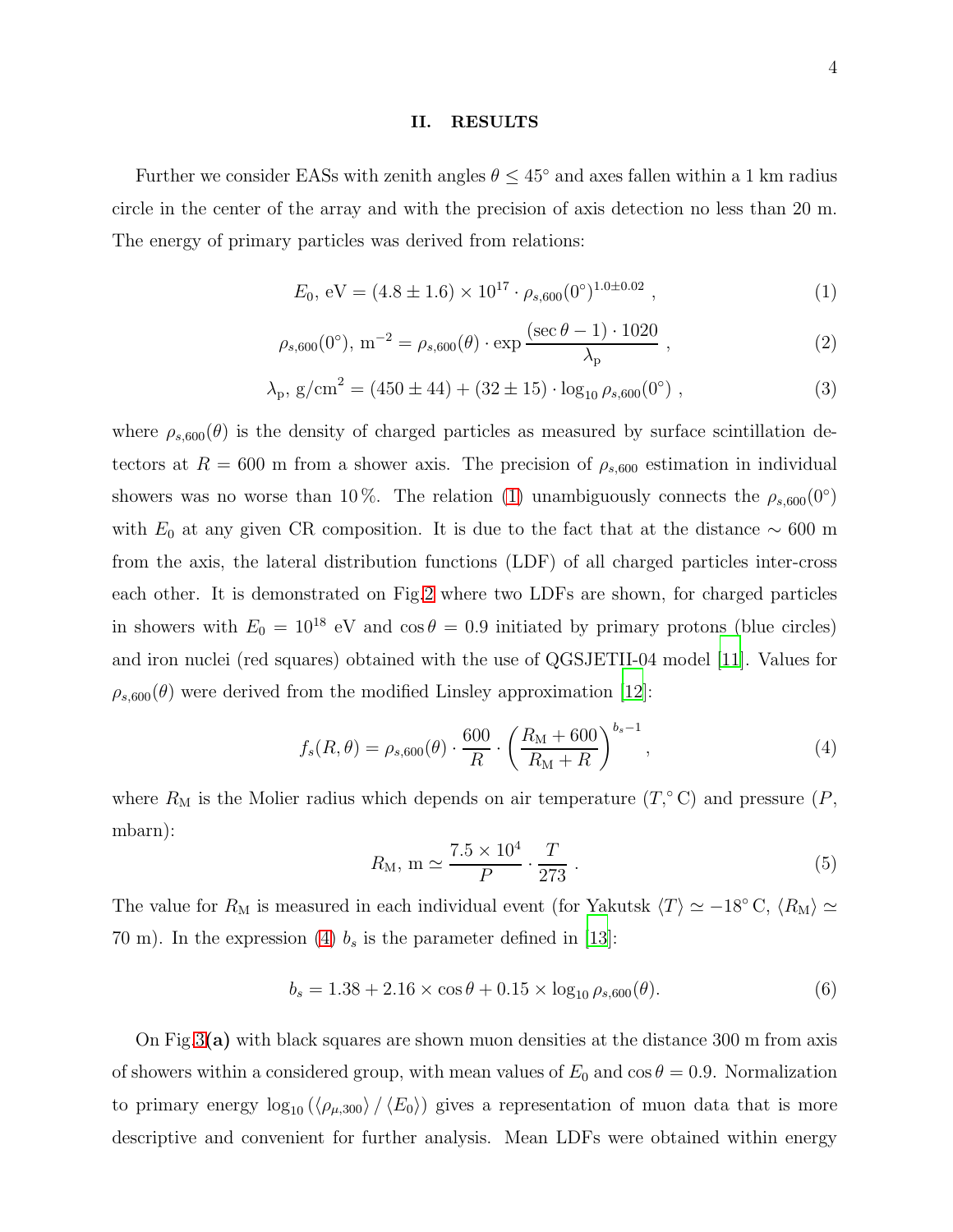

<span id="page-4-0"></span>FIG. 3: (a) Muon densities at 300 m from shower axis normalized to  $E_0$ ; (b) the steepness parameter  $b_{\mu}$  of muon LDF ( $\epsilon_{thr.} \simeq 1.0 \times \sec \theta$  GeV). On both pictures theoretical predictions for primary protons (p) and iron nuclei (Fe) are represented with red (QGSJETII-04), blue (QGSJET01D) and black (SIBYLL-2.1) lines. Squares — experimental values.

bins with logarithmic step  $h = \Delta \log_{10} E_0 = 0.2$  which were subsequently shifted towards higher energies by  $0.5 h$ . This procedure was performed for a detailed test of an agreement between the experiment and various hadron interaction models.  $\rho_{\mu,300}$  values were obtained from approximations of mean LDFs. When constructing an LDF, muon densities were multiplied by normalizing ratio  $\langle E_0 \rangle / E_0$  and averaged over an energy cut in radial bins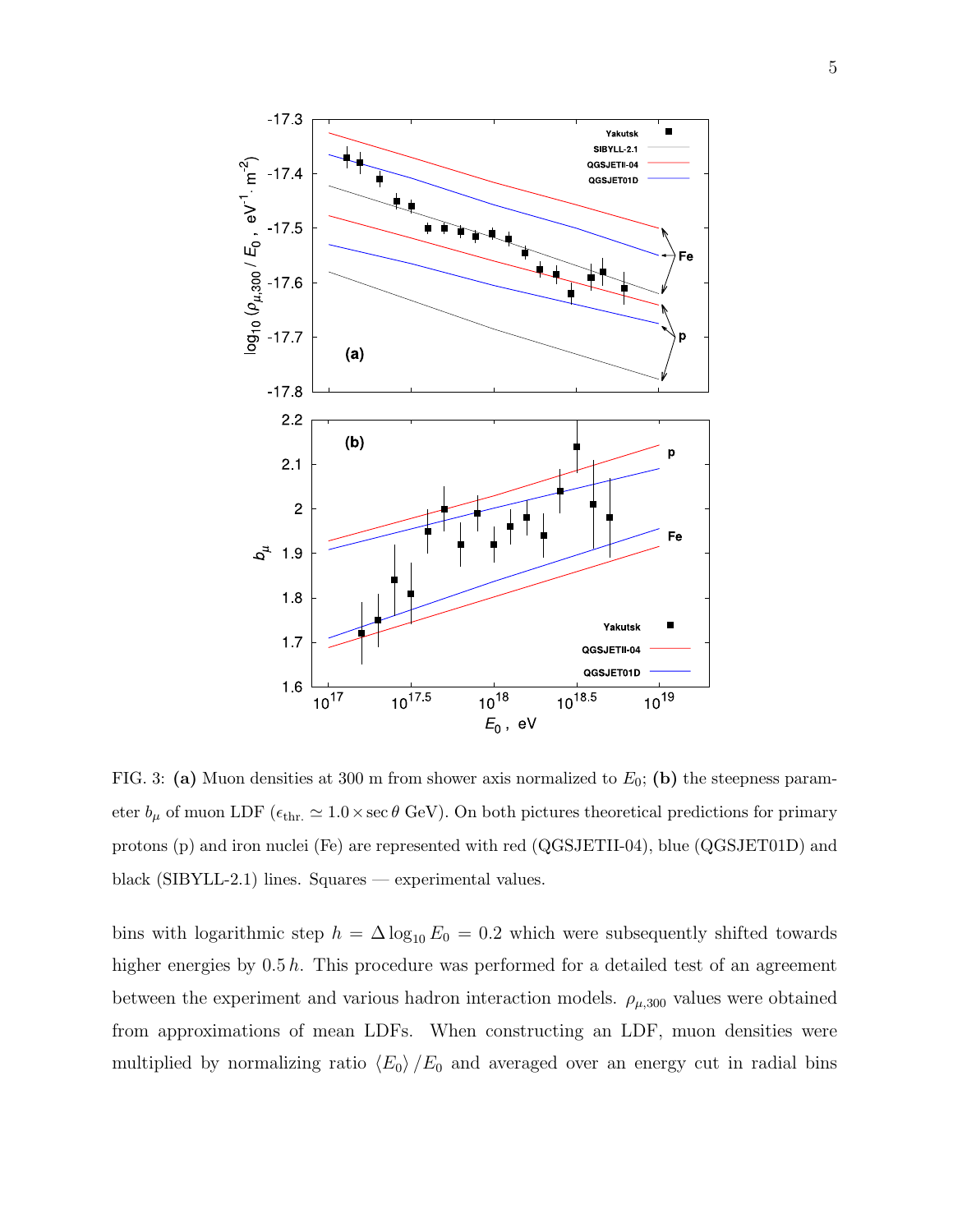$\Delta \log_{10} R = 0.04$ . Mean muon densities were determined from the expression

$$
\langle \rho_{\mu}(R_i) \rangle = \frac{\sum_{n=1}^{N_1} \rho_{\mu}(R_i)}{N_1 + N_0},\tag{7}
$$

where  $N_1$  and  $N_0$  are the numbers of operated muon detectors at axis distances within the interval  $(\log_{10}(R_i), \log_{10}(R_i) + \Delta \log_{10} R)$ . The indexes denote whether a detectors had nonzero  $(N_1)$  or zero  $(N_0)$  readings during the registration of event. Zero readings are related to cases when a detector hasn't registered any muons while being in a wait state. Mean LDFs were approximated according to functions [\[4\]](#page-11-9):

<span id="page-5-1"></span>
$$
\rho_{\mu} = f_{\mu} \cdot \left( 1 + \frac{R}{2000} \right)^{-6.5}
$$
\n(8)

with well-known relation by Greisen [\[14\]](#page-11-10):

<span id="page-5-0"></span>
$$
f_{\mu}(R,\theta) = \rho_{\mu,600}(\theta) \cdot \left(\frac{600}{R}\right)^{0.75} \cdot \left(\frac{R_0 + 600}{R_0 + r}\right)^{b_{\mu} - 0.75},\tag{9}
$$

where  $R_0 = 280$  m,  $b_\mu$  is a free parameter. The best fit values of  $b_s$ ,  $\rho_{s,600}(\theta)$  in [\(4\)](#page-3-1) and  $b_\mu$ ,  $\rho_{\mu,600}(\theta)$  in [\(9\)](#page-5-0) were determined with the use of  $\chi^2$  minimization. Error bars on Fig[.3](#page-4-0)(a) include the entire combination originated from statistics of events and averaging of the data. Lines represent expected values predicted by hadron interaction models QGSJETII-04 (red), QGSJET01D [\[15](#page-11-11)] (blue) and SIBYLL-2.1 [\[16\]](#page-11-12) (black). Simulations were performed with the use of CORSIKA code [\[17](#page-11-13)] (version 6.990 in the case of SIBYLL-2.1 and QGSJET01D and 7.3700 in the case of QGSJETII-04). 200 showers were simulated per each set of initial shower parameters (mass of primary particle, energy and zenith angle). To speed-up the computations, the thin-sampling algorithm was activated in the CORSIKA code with the parameters  $E_i/E_0 \in [3.16 \times 10^{-6}, 10^{-5}]$  and  $w_{\text{max}} \in [10^4, 3.16 \times 10^6]$  depending on the primary energy [\[18](#page-11-14)]. The density was calculated directly from total number of particles arrived at a detector of given area.

It is clearly seen that the experiment is not consistent with SIBYLL at neither given composition; the model predicts significantly less muon yield. Other two models agree with our experiment much better and allow to estimate the mass composition of primary particles. To simplify, let us consider a two-component composition, consisting of protons and iron nuclei. In this case the relation

<span id="page-5-2"></span>
$$
\langle \ln A \rangle = W_{\rm p} \cdot \ln 1 + W_{\rm Fe} \cdot \ln 56 \tag{10}
$$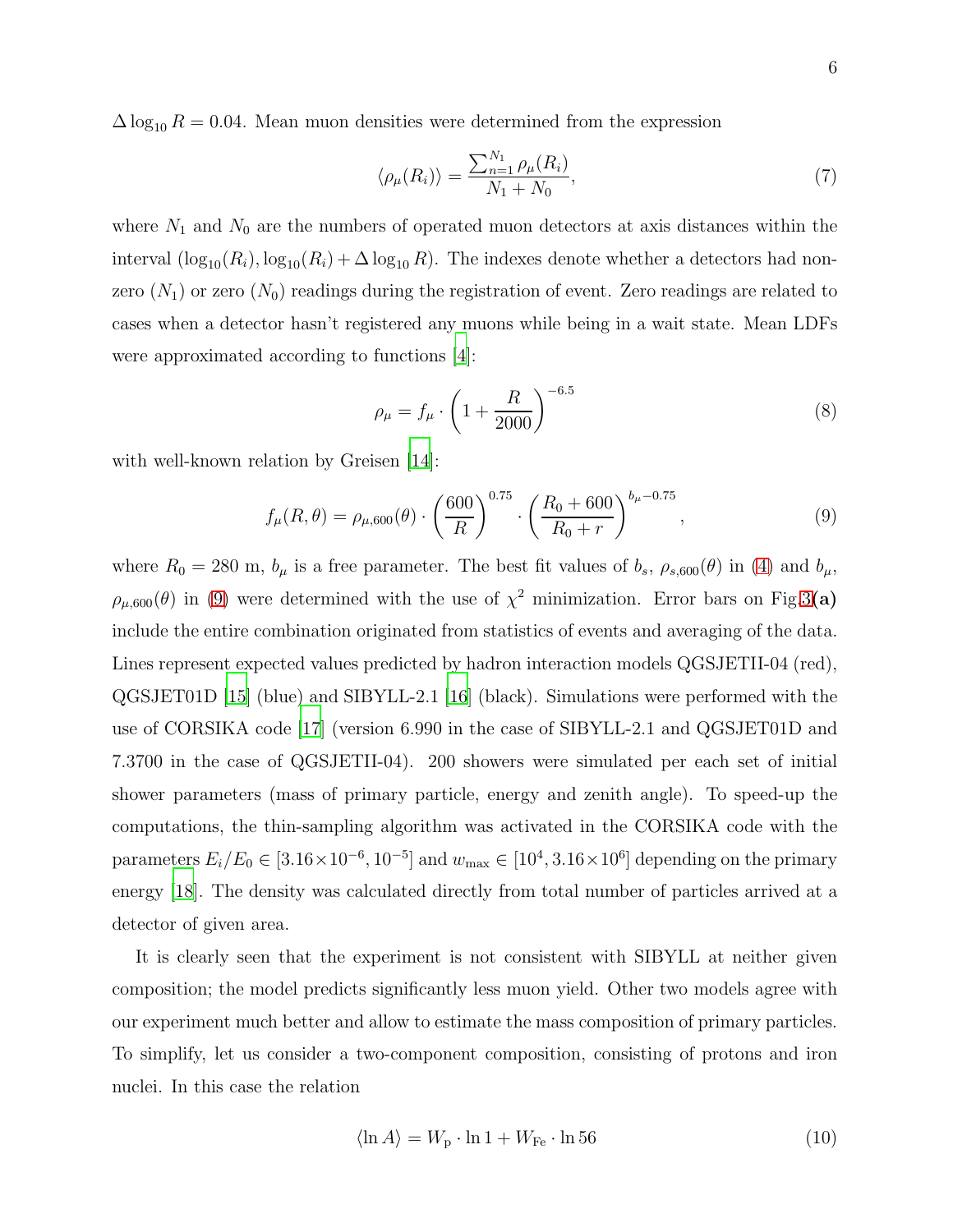

<span id="page-6-0"></span>FIG. 4: Mean atomic number of CR versus the energy of primary particles according to various experiments. Purple stars — KASCADE, white diamonds — Tunka-133, green triangles — HiRes, black circles — PAO, white circles — TA. Red triangles — estimations derived from the data of Yakutsk experiment within the framework of QGSJETII-04; blue triangles — estimations obtained from the same data within the framework of QGSJET01D.

gives weighting functions  $W_{\rm p} = 1 - W_{\rm Fe}$  and  $W_{\rm Fe} = \langle \ln A \rangle / \ln 56$ . Within the framework of this hypothesis, according to the QGSJET01D model we have:

<span id="page-6-1"></span>
$$
W_{\rm Fe} = \frac{d_{\rm exp} - d_{\rm p}}{d_{\rm Fe} - d_{\rm p}} \,,\tag{11}
$$

where  $d = \log_{10} (\rho_{\mu,300}/E_0)$  — are the values obtained in the experiment (exp) and in simulation.

With red and blue triangles on Fig[.4](#page-6-0) are shown energy dependencies of CR mass composition according to predictions of QGSJETII-04 and QGSJET01D correspondingly. For comparison, on the same figure the data from various EAS experiments are shown. Purple stars denote the results of KASCADE obtained during the period from May 1998 to December 1999 [\[19\]](#page-11-15). White diamonds represent the data of Tunka-133 obtained from the LDF of Cherenkov radiation emitted by EAS during two winter observational periods (2009 -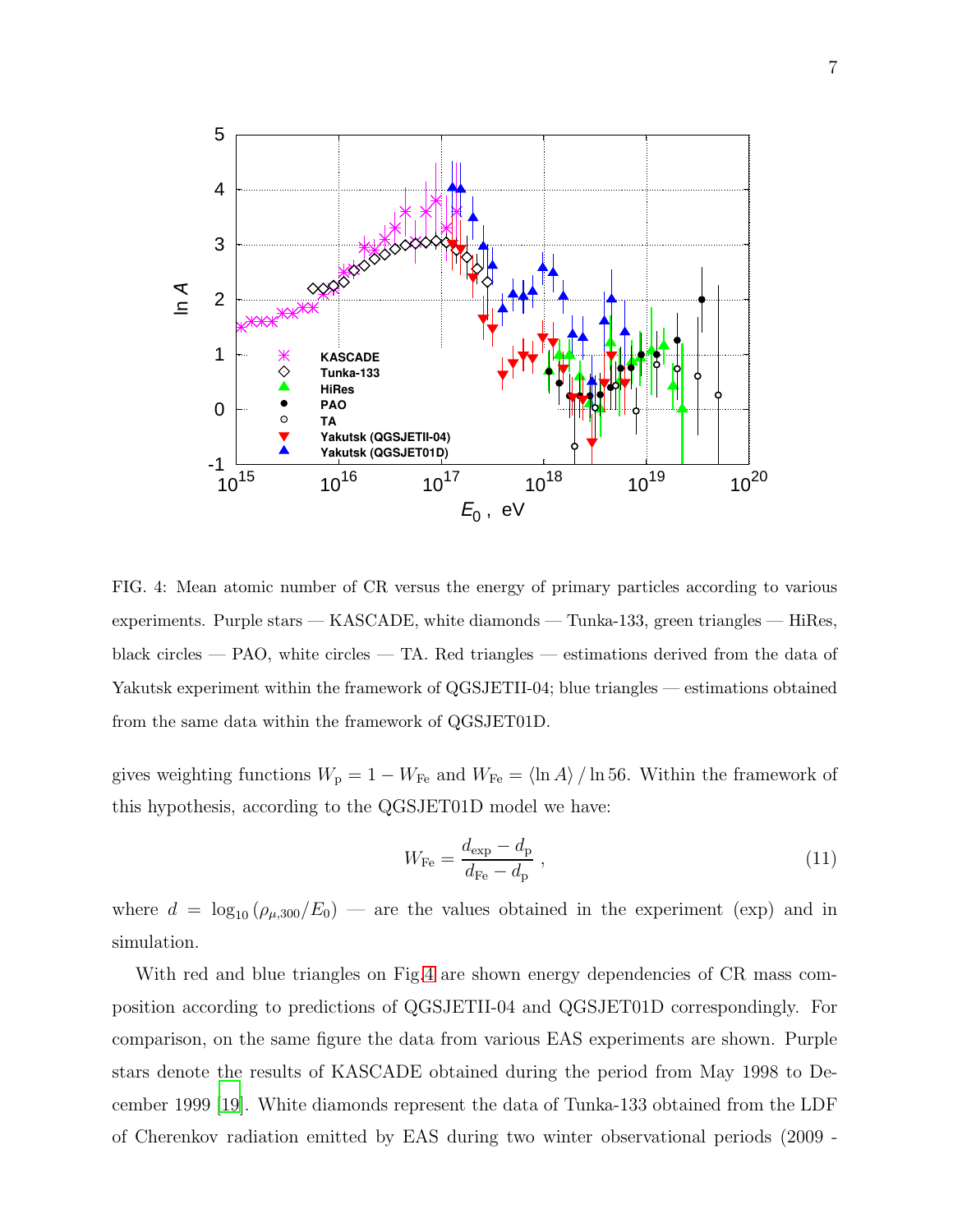

<span id="page-7-0"></span>FIG. 5: LDF of muons with  $1.0 \times \sec \theta$  GeV threshold obtained with the use of QGSJET01D model for primary protons with primary energy  $10^{18}$  eV at  $\cos \theta = 0.9$ . The line represents approximation [\(9\)](#page-5-0) with  $b_{\mu} = 2.0$ .

2011) [\[20\]](#page-11-16). Other values were derived from  $x_{\text{max}}(E_0)$  dependence established in experiments and simulations within the framework of QGSJET01 model, with the use of the expression [\(11\)](#page-6-1) with substitution  $d = x_{\text{max}}$ . With green triangles are shown HiRes data related to the observational period from November 1999 to September 2001 [\[21\]](#page-11-17). Black circles — results from PAO obtained between December 2004 and September 2010 [\[22\]](#page-11-18), open circles interpretation of the Telescope Array data within the framework of QGSJETII model. [\[23\]](#page-11-19).

### III. DISCUSSION

Results presented on Fig[.4](#page-6-0) give evidence that in energy region  $(1-5) \times 10^{17}$  eV the CR composition probably changes rapidly towards lighter nuclei. Our data do not contradict this scenario. It is seen that QGSJETII-04 model better agrees with the experiment than QGSJET01D, especially in view of the works [\[8,](#page-11-3) [9\]](#page-11-4), which have demonstrated that at  $E_0 \leq$ 10<sup>18</sup> eV the mass composition changes rapidly. Yet, it is still a bit premature to make a strong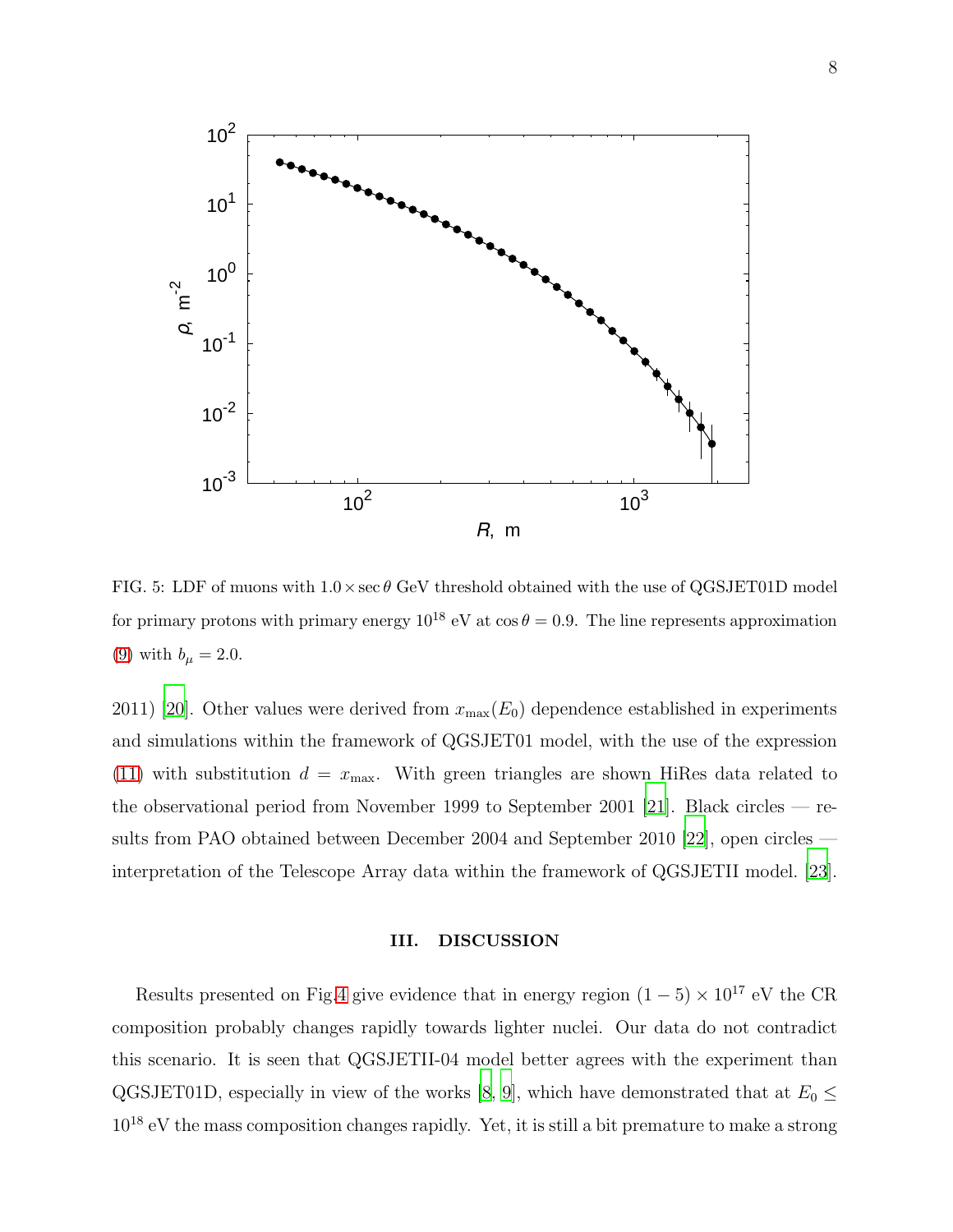

<span id="page-8-0"></span>FIG. 6: The dependence between  $x_{\text{max}}$  and muon density (at  $\epsilon_{\text{thr}} = 1.0 \times \sec \theta$  GeV) normalized to primary energy  $(\rho_{\mu,300}/E_0)$ . Predictions of QGSJETII-04 (red squares), QGSJET01D (blue circles) and SIBYLL-2.1 (black triangles) for primary protons (open symbols) and iron nuclei (filled symbols) within the energy range  $10^{17} - 10^{19}$  eV at  $\cos \theta = 0.9$ . Lines denote linear approximations.

conclusion — both models predict similar shapes of muon LDFs and agree with experiment, as evidenced by the parameter of LDF's steepness  $b_{\mu}$  shown on Fig[.3](#page-4-0)(b). Experimental values of this parameter confirm the above-mentioned hypothesis about lightening of the CR mass composition with the increase of primary energy. The LDFs obtained in simulations are well-described by the function [\(8\)](#page-5-1) in a wide range of distances from a shower axis. It is demonstrated on Fig[.5](#page-7-0) where points represent LDF for muons with  $1.0 \times \sec \theta$  GeV threshold obtained with the use of QGSJET01D model for primary protons with  $E_0 = 10^{18}$  eV and  $\cos \theta = 0.9$ . Line is the approximation of [\(9\)](#page-5-0) with steepness parameter  $b_{\mu} = 2.00 \pm 0.01$ found with weighted least square method. Similar picture is observed at other values of initial shower parameters (i.e. energy, zenith angle and composition).

Our estimations of  $\langle \ln A \rangle$  based on the [\(10\)](#page-5-2) do not differ drastically from other, more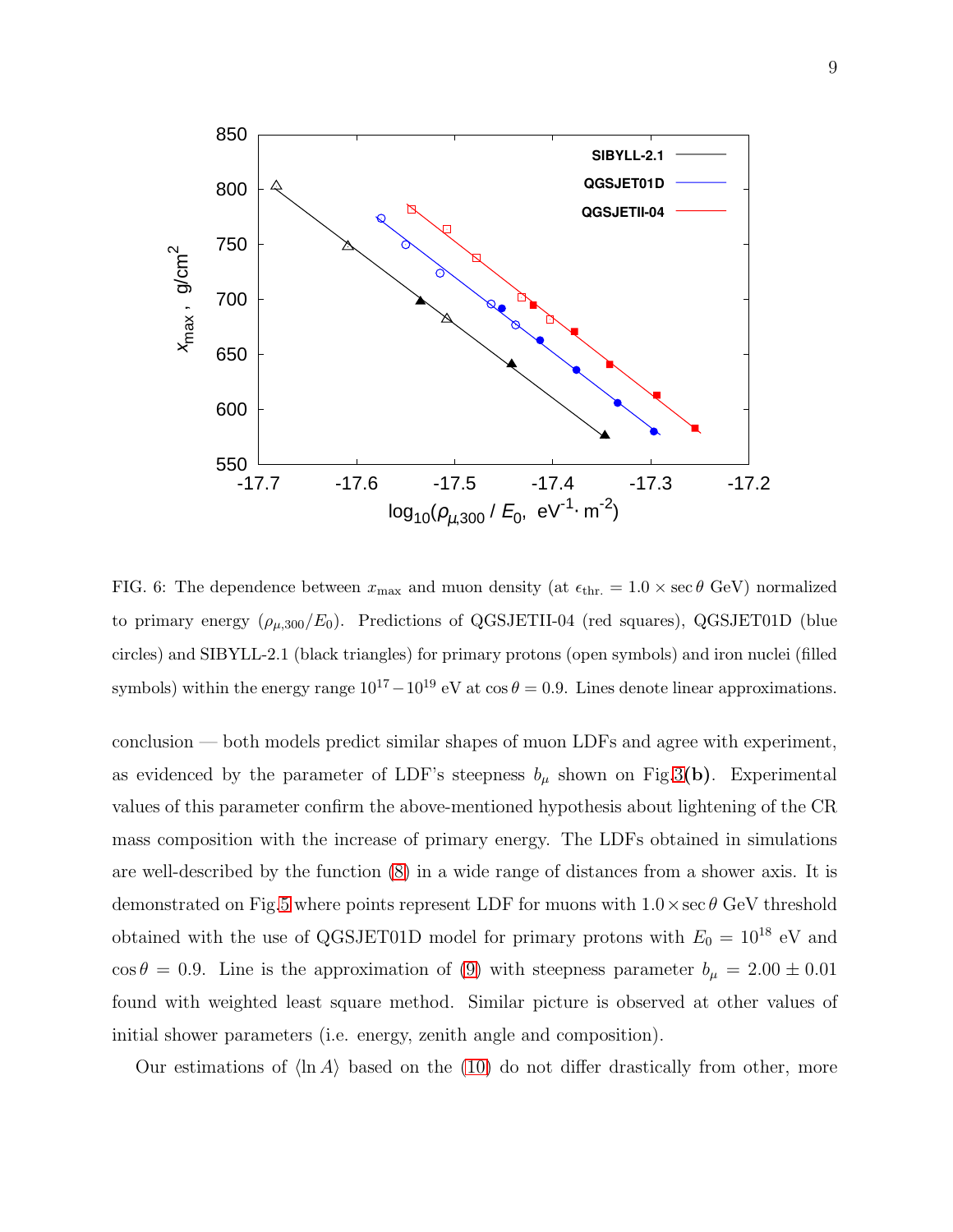traditional method based on the  $x_{\text{max}}$  (see e.g., [\[24](#page-11-20)]):

<span id="page-9-1"></span>
$$
\langle \ln A \rangle = \frac{\langle x_{\text{max}}^{\text{p}} \rangle - \langle x_{\text{max}}^{\text{exp.}} \rangle}{\langle x_{\text{max}}^{\text{p}} \rangle - \langle x_{\text{max}}^{\text{Fe}} \rangle} \cdot \ln 56. \tag{12}
$$

It is due to some peculiarity of EAS muons, which is demonstrated on Fig[.6.](#page-8-0) It shows that within the framework of any shower development model, between the depth of maximum  $x_{\text{max}}$  and the logarithm of muon density normalized to  $E_0$ , there is a quasi-linear dependence at any composition of primary particles:

<span id="page-9-0"></span>
$$
x_{\text{max}} = A + C \cdot \ln \frac{\rho_{\mu}}{E_0}.\tag{13}
$$

If one inserts [\(13\)](#page-9-0) into [\(12\)](#page-9-1), then [\(10\)](#page-5-2) follows. The relations visualized on Fig[.6](#page-8-0) allow one to find  $\langle x_{\text{max}} \rangle$  from muon density normalized to primary energy. In our case, from the plot on this figure follow the dependencies shown on Fig[.7.](#page-10-0) This method of extracting the depth of maximum from muon data, in our opinion, is comfortably simple and efficient from practical point of view. With sufficient statistics it is essentially a fully functional alternative to a technique of  $\langle x_{\text{max}} \rangle$  determination from the LDF of Cherenkov light radiation. It is possible to use different muon thresholds and distances from shower axis, where muon density is sampled.

## IV. CONCLUSION

The comparison of the Yakutsk array data to modern ultra-high energy interaction models has demonstrated once again the importance that this component presents for studying of shower development and CR mass composition. The results from Fig[.3](#page-4-0) demonstrate a certain degree of agreement between the experiment and QGSJETII-04 and QGSJET01D models on the whole energy range  $E_0 \simeq 10^{17} - 10^{19}$  eV. Estimations of the mean CR mass composition from Fig[.4](#page-6-0) obtained within the frameworks of these models are close enough to worldwide data [\[19](#page-11-15)[–22\]](#page-11-18). The QGSJETII-04 model agrees with them better than QGSJET01D. Our data displayed on Fig[.4](#page-6-0) have added to the whole picture that testifies of a rapid change in the CR composition towards lighter nuclei in energy range  $E_0 \simeq (1-5) \times$  $10^{17}$  eV. It cannot be ruled out that at  $E_0 \simeq 10^{18}$  there is a peak of local heaviness of CR composition. It is seen from Fig[.5](#page-7-0) that LDFs obtained from simulations are well-described by the approximation [\(8\)](#page-5-1) within a wide range of distances from shower axis. This approximation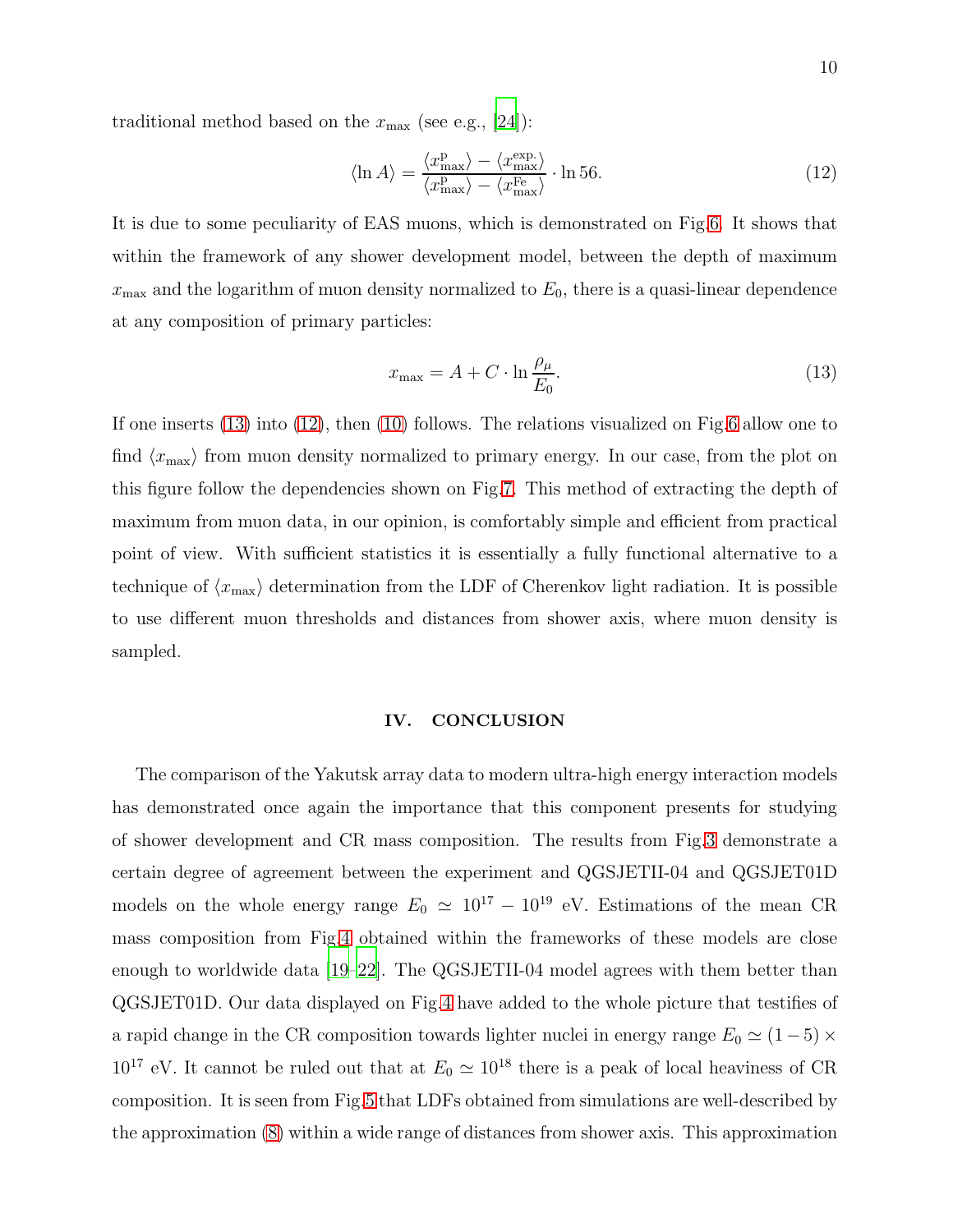

<span id="page-10-0"></span>FIG. 7: Energy dependence of  $x_{\text{max}}$  according to QGSJETII-04 (red lines) and QGSJET01D (blue line) for primary protons (p) and iron nuclei (Fe). Red stars and blue crosses represent the interpretation of experimental data within the frameworks of the two models correspondingly.

is convenient for comparison between the experimental data and theoretical predictions as seen on Fig[.3](#page-4-0)(b). Fig[.6](#page-8-0) suggests that muon component contains some possibilities yet to discover. In particular, it allows to relatively easy determine the depth of maximum EAS development (see Fig[.7\)](#page-10-0). We suppose that muons can play a vital role in the energy cross-calibration between world's EAS arrays, where there is still no clarity in relation to correctness of any given method of estimating the energy of primary particle.

### Acknowledgments

The work was conducted with the financial support from Russian Academy of Science within the framework of research program "Fundamental properties of matter and Astro